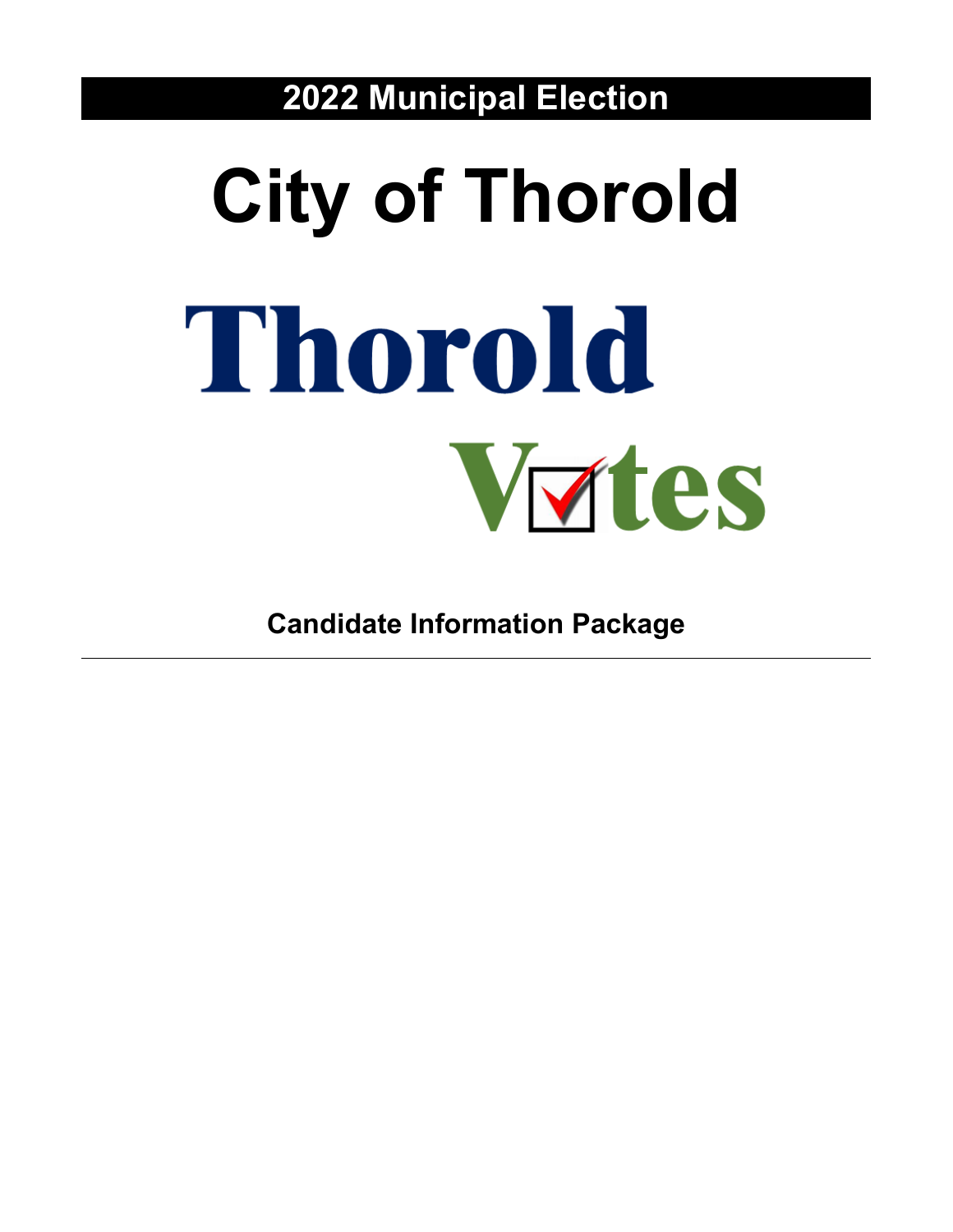City of Thorold Election Website [Thoroldvotes.ca](http://www.thoroldvotes.ca/)

City Clerk/Returning Officer's Mailing Address City of Thorold Office of the City Clerk 3540 Schmon Parkway, Thorold Ontario, Canada L2V 4A7

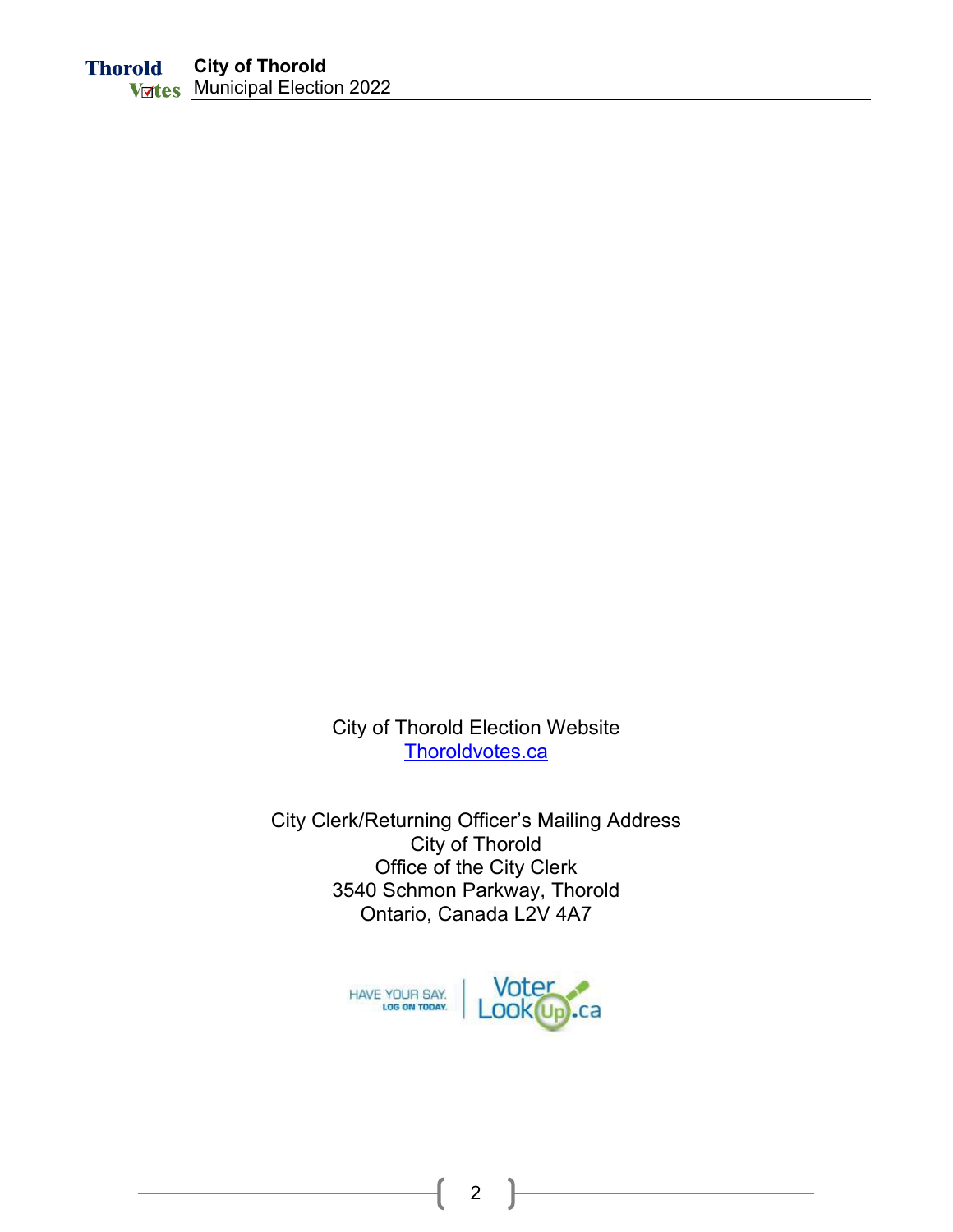# 2022 Candidates Information Guide Contents

## Contents

| Guidelines Regarding the Use of Corporate Resources for Election Purposes17 |  |
|-----------------------------------------------------------------------------|--|
|                                                                             |  |
|                                                                             |  |
|                                                                             |  |

 $\begin{bmatrix} 3 \end{bmatrix}$ 

 $\mathcal{L}$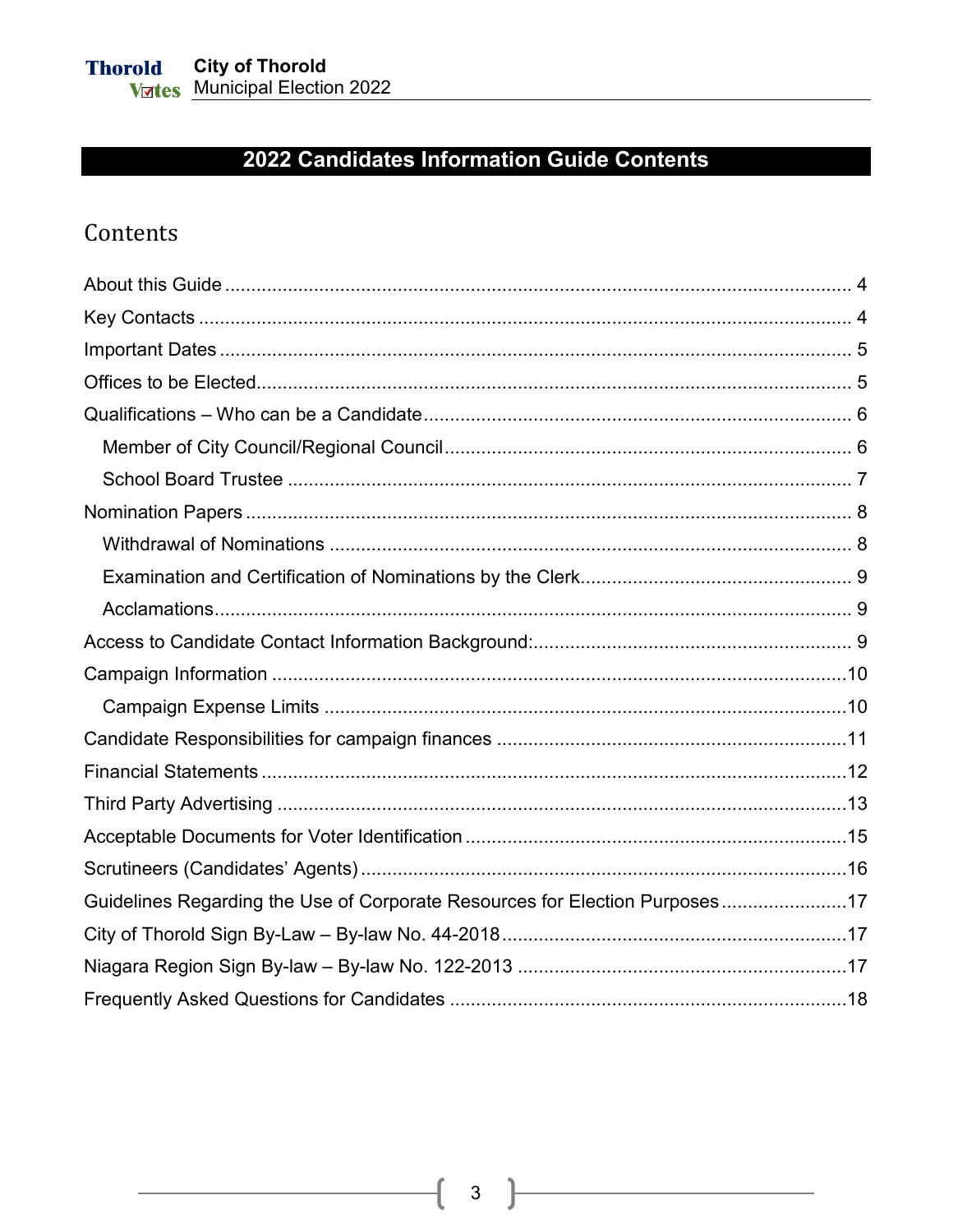## <span id="page-3-0"></span>**About this Guide**

This information package has been prepared for the purpose of supplying information to persons intending to run for elected office in the City of Thorold. The contents of this guide are intended to act only as a summary and reference to certain provisions of relevant legislation. It does not contain all applicable statutory references.

Prospective candidates must satisfy themselves through their own determination that they have complied with the election financing regulations and that they are in fact qualified, and not disqualified by law, to seek elected office. Candidates must make themselves aware of the penalty sections of the *Municipal Elections Act, 1996* ("MEA") respecting campaign finances.

This document is subject to revisions. Please check the website (ThoroldVotes.ca) for the most up-to-date version.

All elections procedures are subject to change based on public health guidelines.

## <span id="page-3-1"></span>**Key Contacts**

Matthew Trennum, City Clerk 905-227-6613 etc. 226 | [clerk@thorold.ca](mailto:clerk@thorold.ca)

Joanne Goulet, Deputy City Clerk 905-227-6613 ext. 270 | [elections@thorold.ca](mailto:elections@thorold.ca)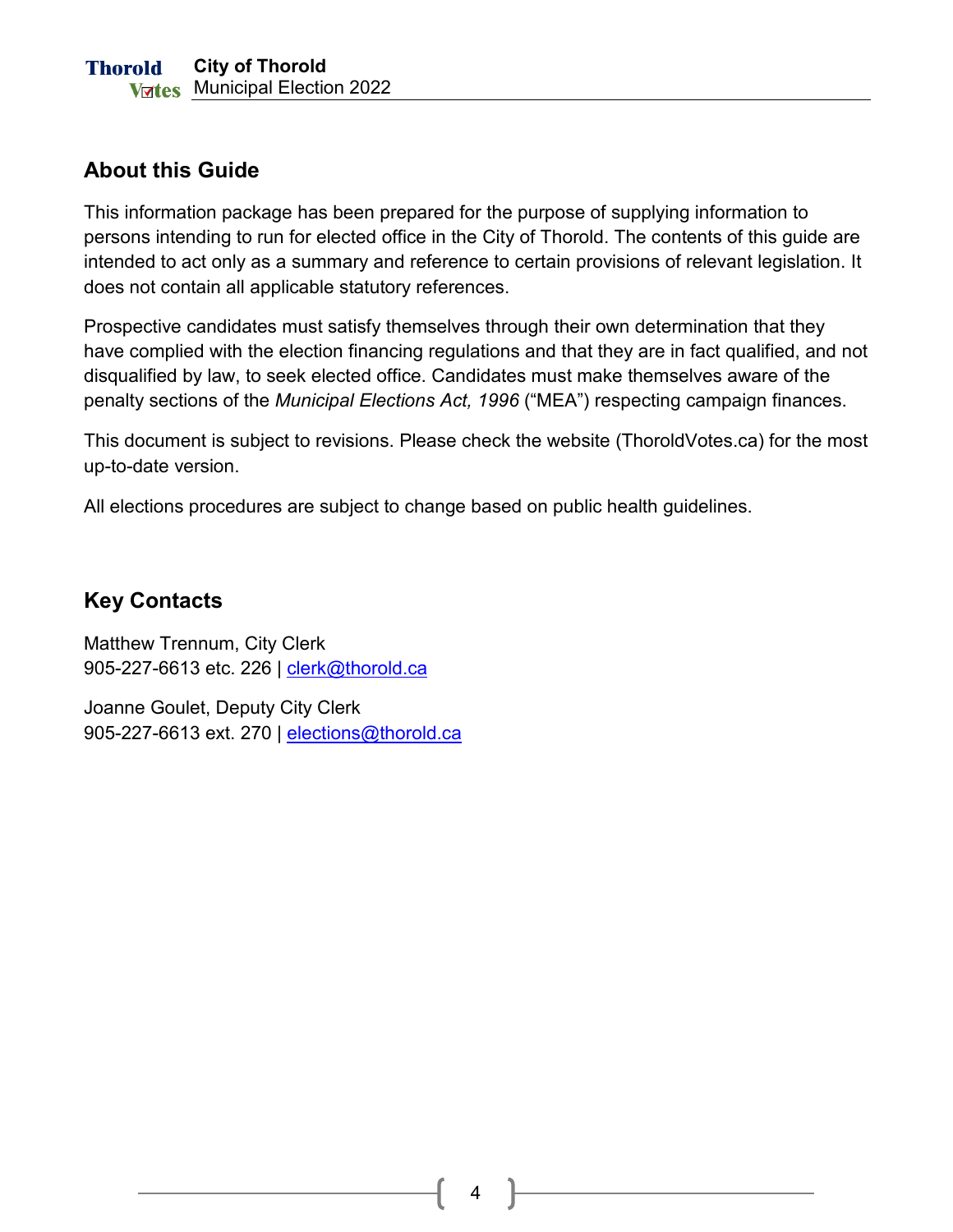## <span id="page-4-0"></span>**Important Dates**

| May 2, 2022         | Nominations may be filed                                                            |  |  |
|---------------------|-------------------------------------------------------------------------------------|--|--|
| August 19, 2022     | Nomination Day – last day to file nominations from<br>9 a.m. to 2 p.m.              |  |  |
| August 22, 2022     | Nominations to be certified or rejected by the Clerk<br>by 4 p.m.                   |  |  |
|                     | Acclamations after 4 p.m.                                                           |  |  |
| September 1, 2022   | Voters' List available to certified candidates                                      |  |  |
| October 11-24, 2022 | Voting Period – begins at 10 a.m. on October 11<br>and ends at 8 p.m. on October 24 |  |  |
| October 24, 2022    | <b>Voting Day</b>                                                                   |  |  |
| November 21, 2022   | Council term begins                                                                 |  |  |
| January 3, 2023     | Campaign period ends                                                                |  |  |
|                     | Last day to file extension of campaign                                              |  |  |
| March 31, 2023      | Financial filing deadline                                                           |  |  |

## <span id="page-4-1"></span>**Offices to be Elected Municipal**

- **(1)** Mayor
- **(8)** Councillors
- **(1)** Regional Councillor

#### **School Boards**

- **(1)** School Board Trustee English Public City of Thorold (Areas of Pelham/Thorold)
- **(1)** School Board Trustee French Public
- **(1)** School Board Trustee French Separate
- **(1)** School Board Trustee English Separate City of Thorold (Areas of St. Catharines – Merritton/Thorold)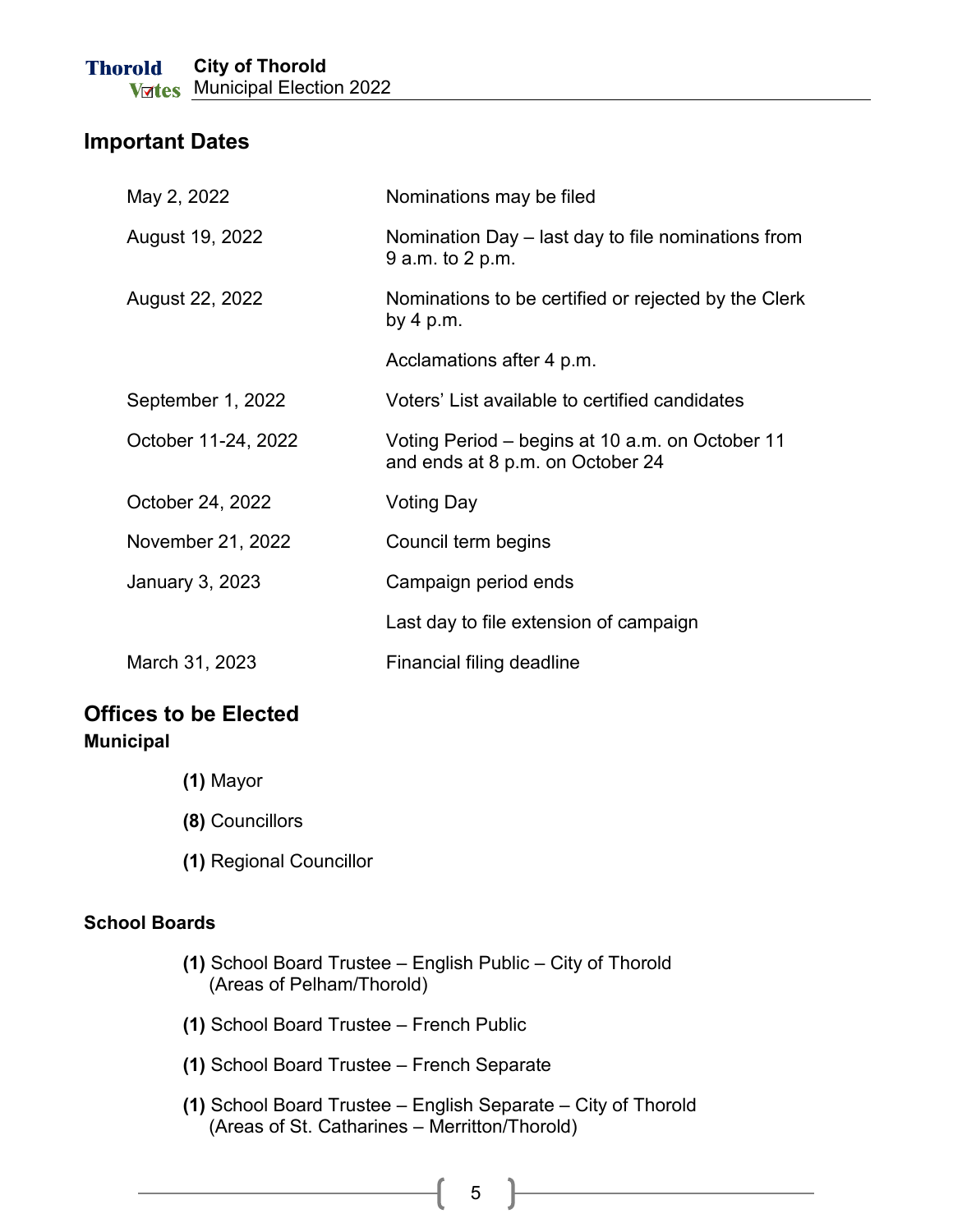## <span id="page-5-0"></span>**Qualifications – Who can be a Candidate**

#### <span id="page-5-1"></span>**Member of City Council/Regional Council**

A person who is qualified to be a Voter in the City of Thorold 2022 Municipal Election is also eligible to be a Candidate for office – which means the day you submit your Nomination Form, you must be qualified to hold that office.

#### **You must be:**

- o A resident of the City of Thorold, or an owner or tenant of land in the City of Thorold, or the spouse of such an owner or tenant;
- o A Canadian citizen;
- o At least 18 years old; and
- $\circ$  Not disqualified by any legislation from holding office.

### **Ineligibility**

The following are ineligible to be elected as members of Council:

- 1. An employee of the City of Thorold, except during an authorized leave of absence (the leave of absence must begin upon filing the Nomination Form);
- 2. A person who is not an employee of the municipality, but who is the Clerk, Treasurer, Integrity Commissioner, Auditor General, Ombudsman or registrar, or who holds any administrative position of the municipality;
- 3. A judge of any court;
- 4. A member of the Assembly as provided in the *Legislative Assembly Act, 1990* of the Senate or House of Commons of Canada;
- 5. A person who is serving a sentence of imprisonment in a penal or correctional institution; and
- 6. A person who was convicted of the corrupt practice described in subsection 90 (3) of the *Municipal Elections Act*, if voting day in the current election is less than five years after.

In order to be considered for declaration as a legally qualified Municipal Candidate, you must file a Nomination Form – Form 1 and a Declaration of Qualifications for the City of Thorold 2022 Municipal Election.

The deadline for filing Nomination Forms is **Friday, August 19, 2022 at 2 p.m.**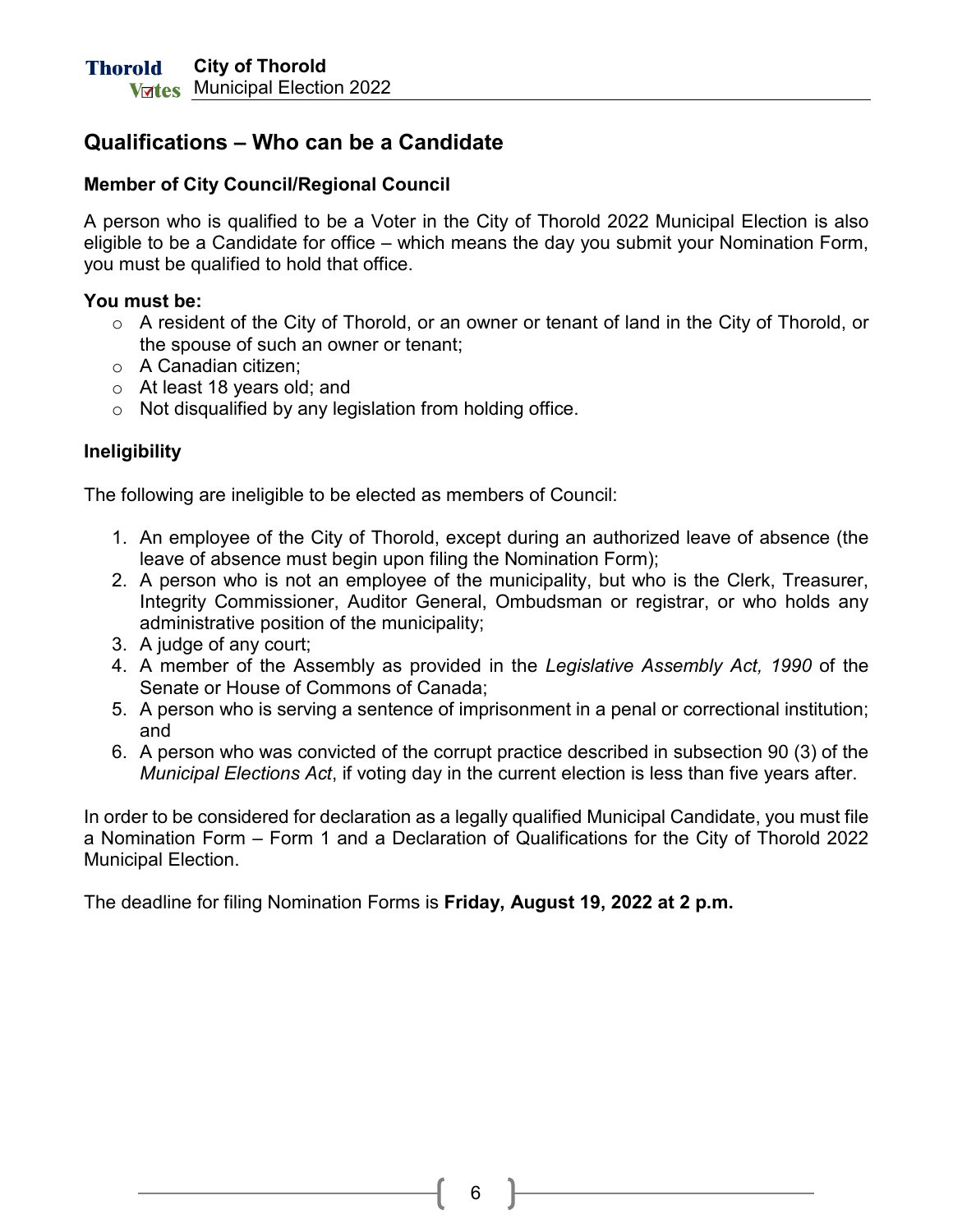#### **City of Thorold Thorold Vxtes** Municipal Election 2022

#### <span id="page-6-0"></span>**School Board Trustee**

A Candidate for School Board Trustee must reside within the Board area and be a supporter of that Board. Please Consult the *Education Act, 1990,* for additional information.

#### **Ineligibility**

A person is ineligible to be elected or to act as a member of a district school board or school authority if the person is:

- 1. An employee of any district school board or school authority;
- 2. The Clerk or Treasurer or Deputy Clerk or Deputy Treasurer of a municipality or an uppertier municipality, all or part of which is included in the area of jurisdiction of the district school board or school authority;
- 3. A member of the Assembly or of the Senate or House of Commons of Canada; or
- 4. Otherwise ineligible or disqualified under the Education Act, 1990 or any other Act.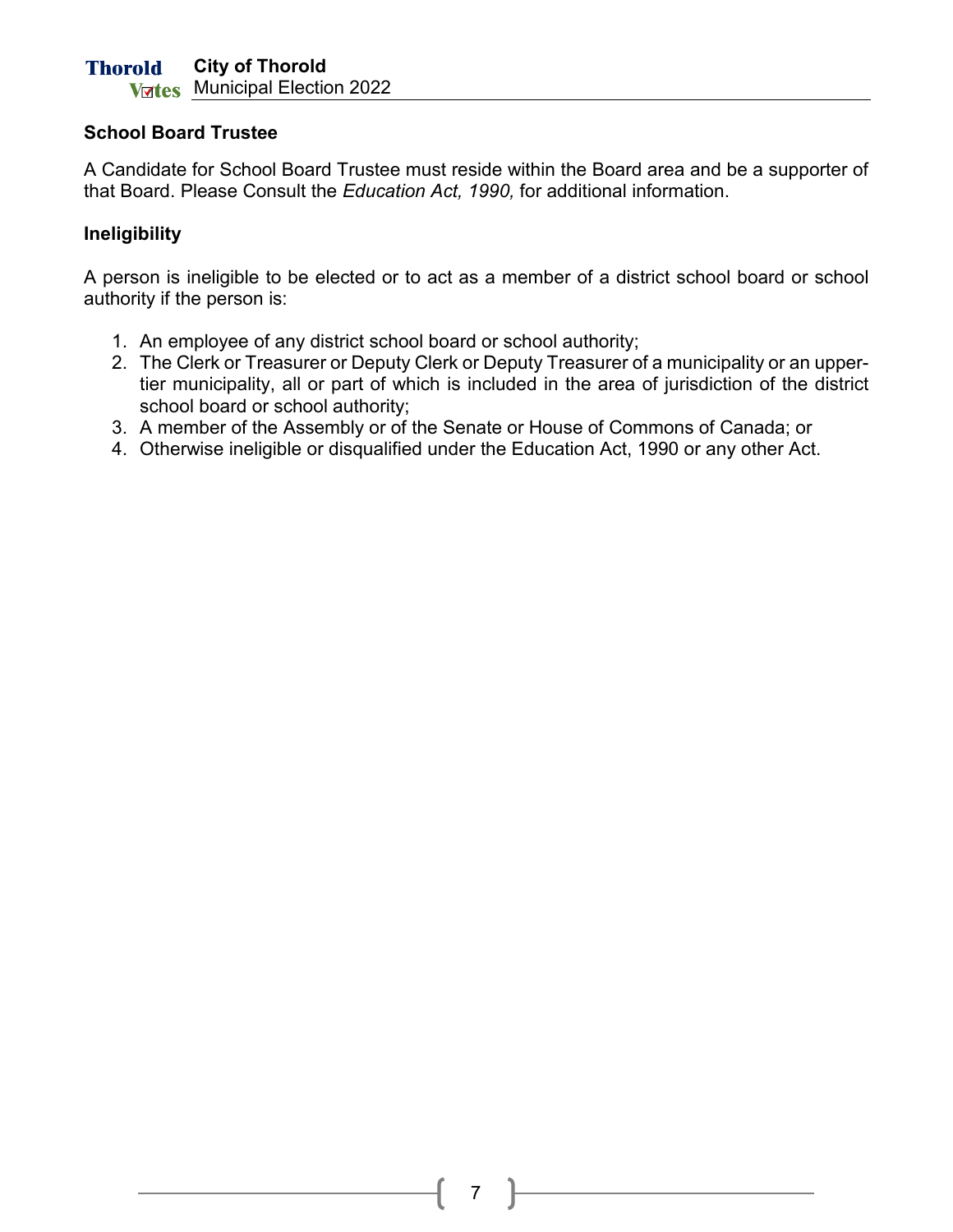## <span id="page-7-0"></span>**Nomination Papers**

Every person who proposed to be a candidate must file their Nomination Papers prior to receiving any campaign contributions and/or spending any funds on a campaign. Nomination Papers (Form 1) will be available at the Clerk's Office from Monday, May 2, 2022 to Thursday, August 18, 2022 during regular office hours (8:30 a.m. - 4:30 p.m.) and between 9 a.m. – 2 p.m. on Friday, August 19, 2022 (Nomination Day) and on [Thoroldvotes.ca.](http://www.thoroldvotes.ca/)

Nominations must be submitted in person to the City Clerk at the Thorold City Hall – 3540 Schmon Parkway, Thorold, ON L2V 4Y6. Candidates are required to complete their Nominations forms, including a Declaration of Qualification, which must be administered by a Commissioner of Oaths (the City Clerk or Delegate).

The nomination requirements also include:

- the prescribed statement of qualifications, signed by the person being nominated;
- the prescribed nomination filing fee of \$200.00 for (Mayor) and \$100.00 for all other offices (Councillors, Regional Councillor, and School Board Trustees) – the filing fee shall be paid by cash, debit card, certified cheque or money order payable to the municipality; and
- with proof of identity and residence as prescribed in O. Reg. 304/13.

The nomination of a candidate for an office on Council (Mayor, City Councillor, Regional Councillor) must be endorsed by at least 25 persons. Please note, individuals may endorse more than one nomination. The person endorsing a nomination must be eligible to vote in an election for an office within the City of Thorold, if a regular election was held on the day that the person endorses the nomination. Endorsements can be collected using the "Endorsement of Nomination" form (Form 2).

Nominations for School Board Candidates do not need to be endorsed.

#### <span id="page-7-1"></span>**Withdrawal of Nominations**

A candidate may withdraw their nomination by filing a written withdrawal with the Clerk's Department before 2 p.m. on August 19, 2022. The candidate will be asked for identification when filing their withdrawal. Once a nomination is withdrawn, the Clerk will provide notice as follows:

- to all Candidates by email; and
- to the public by updating the unofficial list of candidates.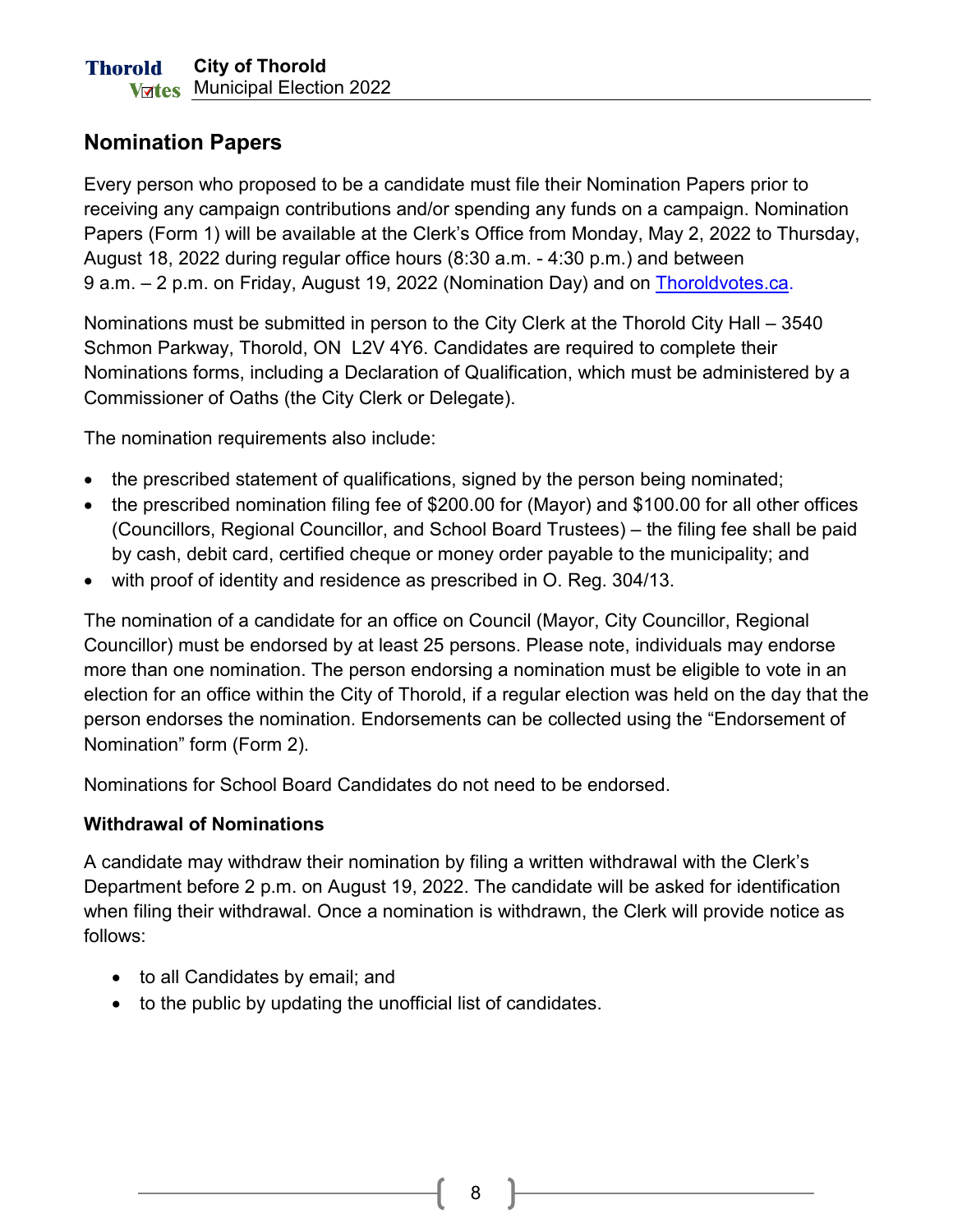## <span id="page-8-0"></span>**Examination and Certification of Nominations by the Clerk**

On or before Monday, August 22, 2022, at 4 p.m., the Clerk will review each nomination received. The Clerk will certify the nomination by signing the nomination paper if satisfied that the person being nominated is qualified and the nomination complies with the Act.

The Clerk will reject a nomination if the person being nominated is not qualified to be nominated or the nomination does not comply with the Act. Notice of a rejected nomination will be provided as follows:

- a written notice of rejection of nomination will be sent to the person being nominated by email; and
- notice will be sent to all Candidates by email.

The Clerk's decision to certify or reject a nomination is final.

## <span id="page-8-1"></span>**Acclamations**

If after 4 p.m. on Monday, August 24, 2022, the number of Certified Candidates for an office is the same as or fewer than the number to be elected, the Clerk will declare the Candidate(s) elected by acclamation and post a notice at City Hall and online.

There is no election for any offices that have been acclaimed.

## <span id="page-8-2"></span>**Access to Candidate Contact Information Background:**

After a candidate files a nomination paper, the media and the public frequently wish to make contact with him/her. The information contained in a nomination paper is deemed to be a public record by s. 88 of the Municipal Elections Act, as amended, and may be inspected by any person at the Office of the Clerk at a time when the office is open. However, the media and the public generally do not wish to take the time to go to the office to view the information. They would prefer instead to be able to obtain contact information by telephone or on the internet.

A candidate wishing to establish a campaign profile may find such contact to be of assistance. Therefore, in order to make this initial contact easier, a candidate may wish to authorize the Clerk/Returning Officer to release a contact telephone number. Please note that there is no obligation on the part of a candidate to authorize the release of this contact information.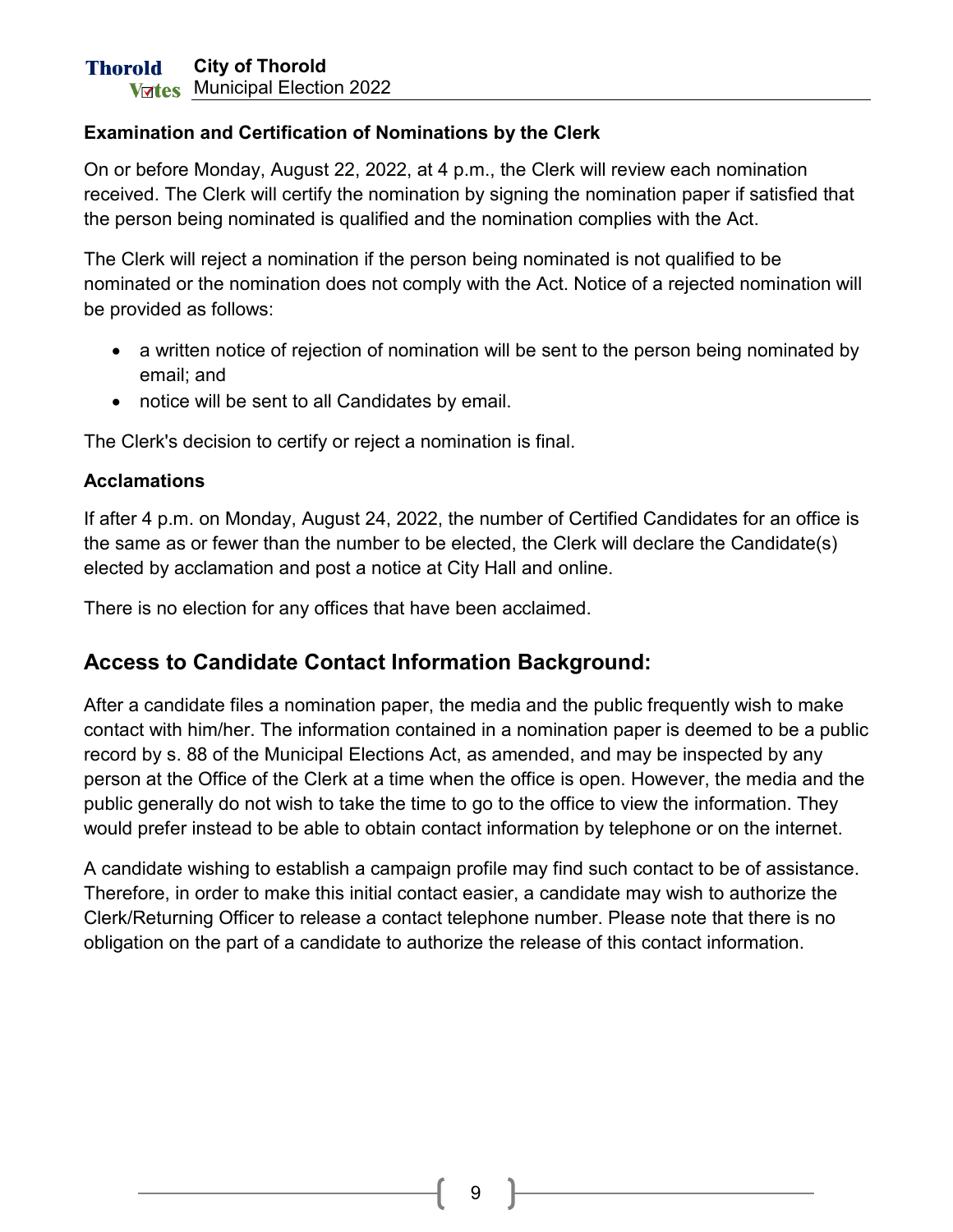## <span id="page-9-0"></span>**Campaign Information**

Candidates are advised to refer to the Province of Ontario's 2018 Candidate's Guide for information regarding campaign contributions, fund raising and campaign expenses. A copy of the Provincial guide is posted on the City website and is available in hardcopy from the Clerk's Department. Candidates should seek their own legal or accounting advice for questions about campaign finances. The Clerk is not responsible for giving financial advice.

## <span id="page-9-1"></span>**Campaign Expense Limits**

There are limits on the amount a Candidate may spend during the campaign period. The limit on campaign expenses is based on a formula related to the number of electors entitled to vote for the office:

**Mayoral Candidates** \$7,500 + 85 cents per Eligible Elector

**Councillor and School Board Candidates** \$5,000 + 85 cents per Eligible Elector (entitled to vote for that office)

As a reference point only – the following chart lists the campaign expense formula. Please note that these figures will change as additions and deletions are made to the Voters' List up to Nomination Day.

| <b>Position</b>                                                     | <b>Base Rate</b>                   | <b>Per Elector</b> | <b>Registered Electors,</b><br>2018 | <b>Total</b> |  |
|---------------------------------------------------------------------|------------------------------------|--------------------|-------------------------------------|--------------|--|
| Mayor                                                               | \$7,500                            | \$0.85             | 14,471                              | \$19,800.35  |  |
| Councillor                                                          | \$5,000                            | \$0.85             | 14,471                              | \$17,300.35  |  |
| <b>School Board Trustee</b><br>– English Public<br>(Pelham/Thorold) | \$5,000                            | \$0.85             | 20,696<br>(Pelham/Thorold)          | \$22,591.60  |  |
| <b>School Board Trustee</b><br>- Merritton/Thorold)                 | \$5,000                            | \$0.85             | 7,304<br>(Merritton/Thorold)        | \$11,208.40  |  |
| <b>School Board Trustee</b><br>- French Public                      | <b>View City of Welland</b>        |                    |                                     |              |  |
| <b>School Board Trustee</b><br>- French Separate                    | <b>View City of St. Catharines</b> |                    |                                     |              |  |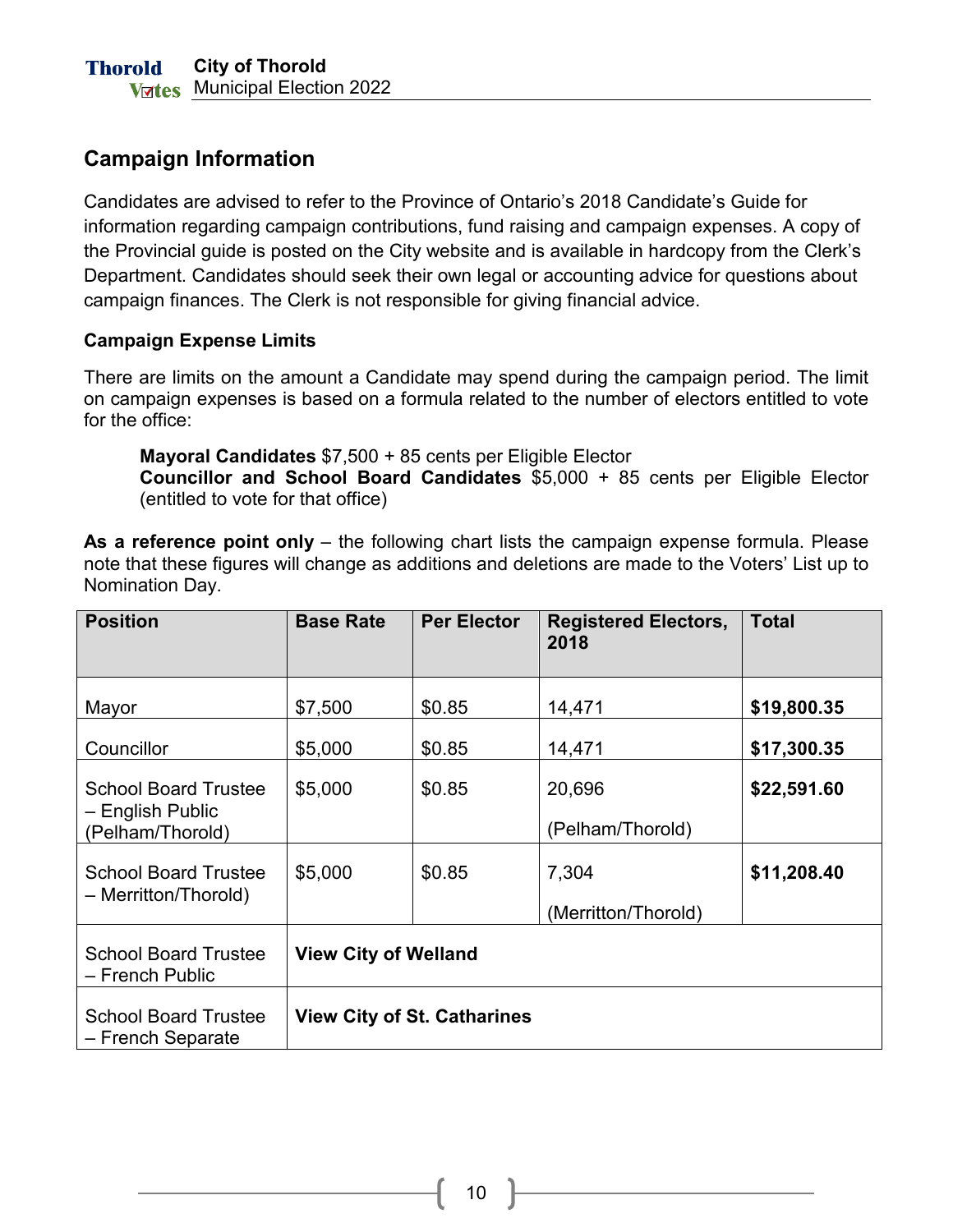## <span id="page-10-0"></span>**Candidate Responsibilities for campaign finances**

It is the responsibility of the Candidate to ensure that one or more campaign accounts are opened at a financial institution exclusively for the purposes of the election and **in the name of the Candidate's election campaign**. All contributions of money are deposited into the campaign accounts; all payments for expenses are made from the campaign accounts (**except for filing fee**); and all contributions are valued.

Contributions can only be made to Candidates who are nominated. It is illegal to make a contribution to a Candidate who is not nominated.

Contributions may be made by:

- an individual who is normally a resident in Ontario; and
- the Candidate and his or her spouse.

Contributions **cannot** be made by the following:

- a corporation;
- a trade union;
- an individual who is not normally a resident in Ontario;
- a provincial/federal political party, constituency association, or a registered candidate in a provincial/federal election; and
- a federal or provincial government, a municipality or a school board.

The candidate must ensure:

- Receipts are issued for every contribution and obtained for every expense;
- Financial filings are made as required by the *Municipal Elections Act*;
- Proper direction is given to the persons who are authorized to incur expenses and accept or solicit contributions on behalf of the Candidate;
- Any contribution of money in contravention of this Act is returned to the contributor as soon as possible after the Candidate becomes aware of the contravention;
- Any such contribution not returned is paid to the Clerk; and
- Any anonymous contribution is paid to the Clerk.

Records are kept of the following:

- Receipts issued for contributions, the value of every contribution, whether a contribution was in the form of money, goods or services, and the contributor's name and address;
- Every expense including the receipts obtained for each expense;
- Any claim for payment of expenses that the Candidate disputes or refuses to pay;
- The gross income from a fund-raising function and gross amount of money received at a fund-raising function by donations of \$25 or less; and
- Any loan and its terms.

The records described above must be retained for the term of office of the members of Council or local Board and until their successors are elected and the newly elected Council or local Board is organized.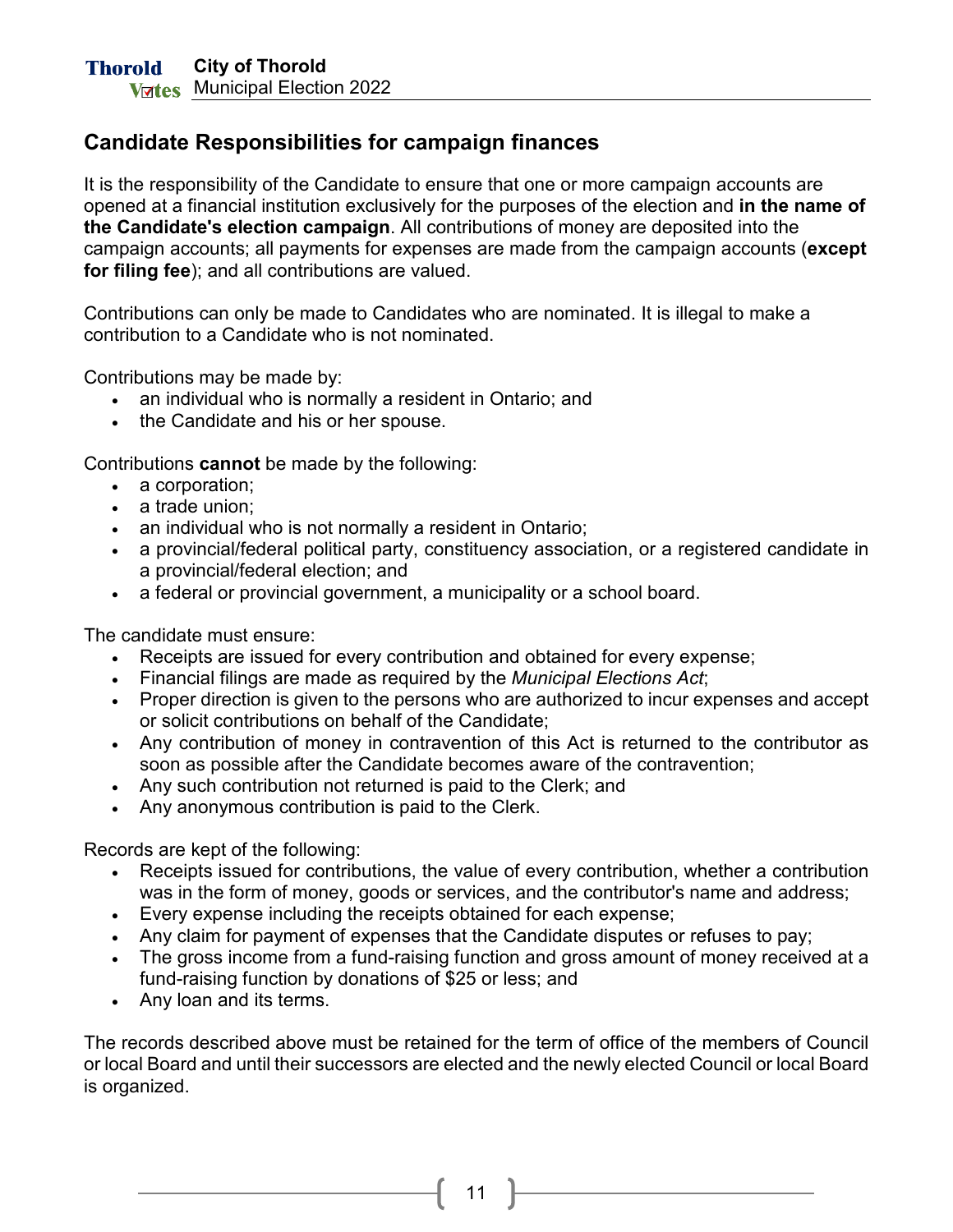## <span id="page-11-0"></span>**Financial Statements**

It is the responsibility of the candidate to file a complete and accurate financial statement on time.

The filing deadline is **March 31, 2023** by **2 p.m.**

All nominated candidates, including those not elected, those who withdrew their nomination or those whose nomination was rejected by the Clerk, must disclose and report their contributions and expenses as of December 31, 2022 in accordance with the following:

- a. all candidates are required to file a detailed financial statement; and
- b. candidates whose campaign contributions and total expenses are greater than \$10,000.00 must have their financial statement audited and submit the auditor's report to the Clerk along with their financial statement.

If an error is identified in a filed financial statement the candidate may withdraw the statement and, at the same time, file a corrected financial statement and auditor's report (if applicable) on or before the applicable filing date.

Candidates must keep all records for the term of office (i.e. until November 14, 2026), and those records should include a copy of the financial documents filed with the Clerk.

Candidates who do not file a financial statement by the deadline forfeit any office to which they have been elected and are ineligible to run in the next election.

The penalties associated with late filing do not take effect if the relevant documents are filed by a candidate 30 days after the filing date along with a late filing fee of \$500.00.

A candidate's nomination fee will only be refunded if a financial statement is filed on time. If a candidate doesn't file a financial statement on time and is willing to pay a \$500.00 late filing fee, the candidate will be provided an additional 30-day period to file the financial statement. In this instance, the candidate will not be refunded the nomination filing fee. There have been no changes to the provision that candidates who fail to file a financial statement are automatically prohibited from being elected or appointed to any office to which the MEA applies until after the next regular election.

The Clerk is required to review all financial statements received to identify whether any contributor appears to have exceeded any of the contribution limits. If any contributor has exceeded the contribution limits, the Clerk is required to report this to the Compliance Audit Committee as soon as possible after the filing deadline. Within 30 days of receiving the Clerk's report, the Compliance Audit Committee must meet and decide whether to commence legal proceedings against a contributor.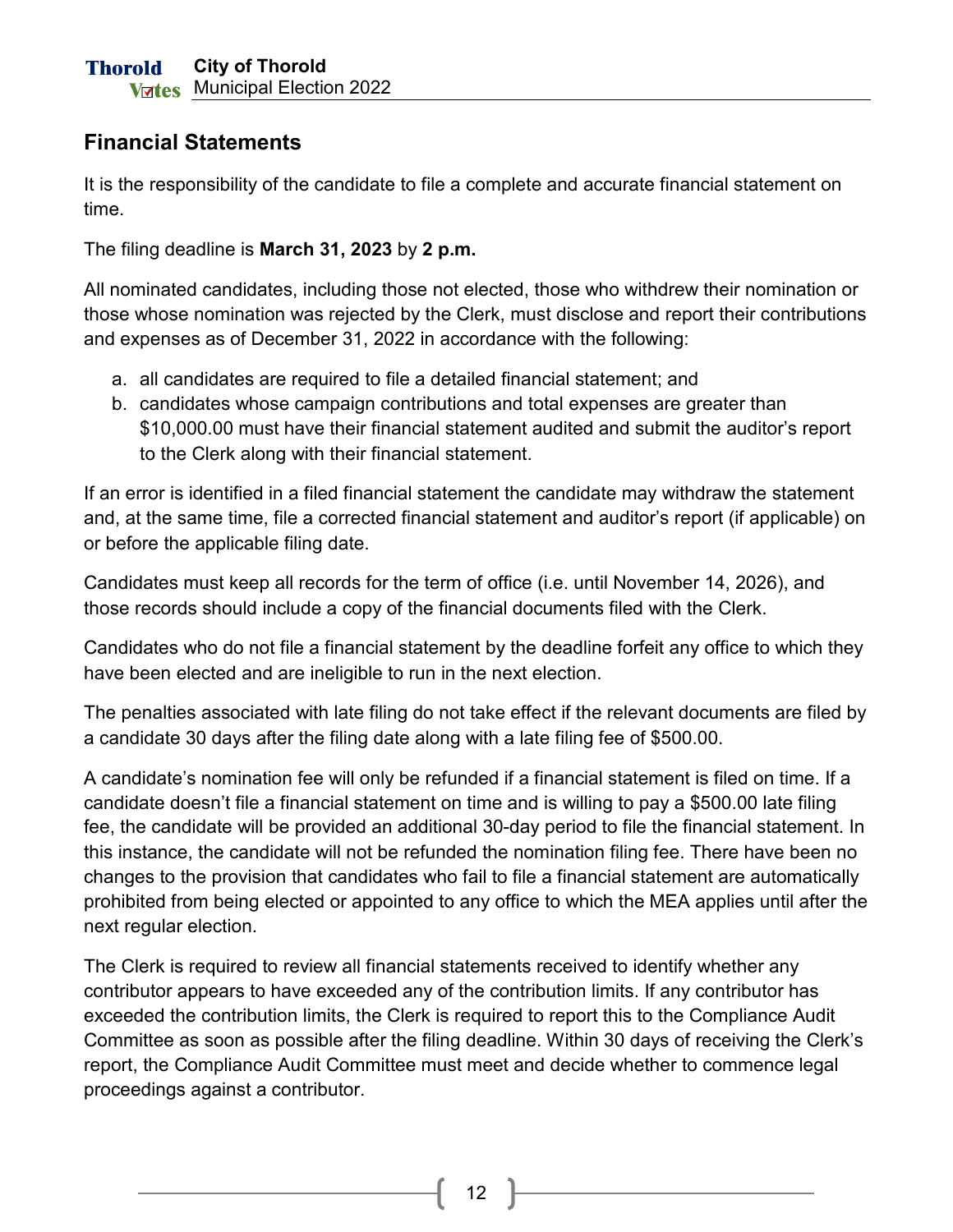#### **City of Thorold Thorold Vxtes** Municipal Election 2022

Additional campaign finance rules include the following:

- A new spending limit for parties and expressions of appreciation after Voting Day will be implemented. The spending limit will be set out in a regulation (yet to be introduced);
- Candidates who do not accept any contributions of money or incur any expenses will no longer be required to open a campaign bank account;
- After the 2022 Municipal Elections, candidates will not be permitted to carry forward campaign deficits from the previous campaign;
- Candidates will be required to inform contributors of contribution limits. Contribution limits have not changed - a contributor is limited to a total of \$750.00 to any one candidate in an election (except in the case of the office of Mayor of the City of Toronto) and \$5,000.00 to two or more candidates for office on the same council or local board; and
- Anonymous and cash contributions are now capped at \$25.00, an increase from the former limit of \$10.00.

Candidates and third party advertisers are required to identify themselves on campaign advertising and signs so that it is clear who is responsible for each sign and advertisement that appears or is broadcast.

## <span id="page-12-0"></span>**Third Party Advertising**

Third party advertising is a message in any medium (billboard, newspaper, radio, pamphlet etc.) that supports or opposes a candidate or series of candidates or a "yes" or "no" answer for a referendum question. Third party advertisers are required to register with the municipality where they want to advertise. If they want to advertise in more than one municipality they would be required to register in each of those municipalities. Registration would allow a third party advertiser to promote or oppose any candidate that the voters in a municipality can vote for, inclusive of council and school board positions.

Third party advertising must be done independently of candidates, who would not be able to direct a third party advertiser on where they should focus their efforts, or what the advertisement(s) should say. Candidates would not be able to register as third party advertiser. If a candidate wishes to promote or oppose a "yes" or "no" answer for a referendum question, it would be part of the candidate's campaign.

Third party advertising does not include:

- An advertisement by or under the direction of a candidate;
- Where no expenses are incurred by the person / entity in relation to the advertisement; or
- Advertising or communication when given or transmitted by an individual to employees, by a corporation to its shareholders, directors, members, or employees or by a trade union to its members or employees.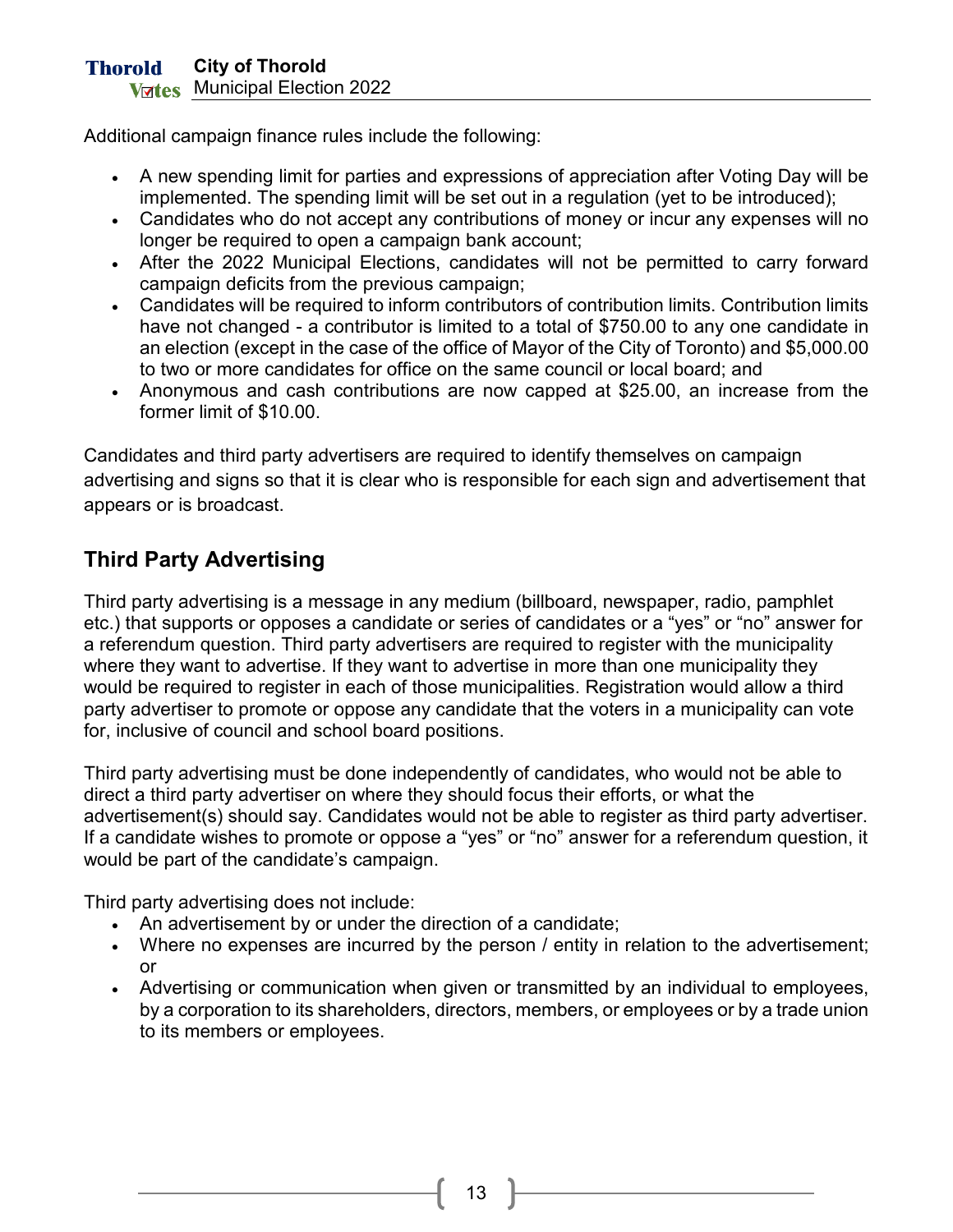The following are not permitted to register as a third party advertiser:

- Municipal election candidates;
- A federal party registered under the Canada Elections Act (Canada) or any federal constituency association or registered candidate at a federal election endorsed by that party;
- A provincial party, constituency association, registered candidate or leadership candidate under the Election Finances Act; and
- The Crown in right of Canada or Ontario, a municipality or local board.

Most campaign finance rules that apply to candidates apply to third party advertisers. Third party advertisers will have spending limits and there will be contribution limits for those wishing to contribute to a third party advertiser and a requirement to submit a financial statement.

The spending limits for a Third Party Advertiser are as follows:

\$5,000.00 + 5 cents per Eligible Election (\$723.55) = \$5,723.55

The City of Thorold has Third Party Advertiser Packages available upon request.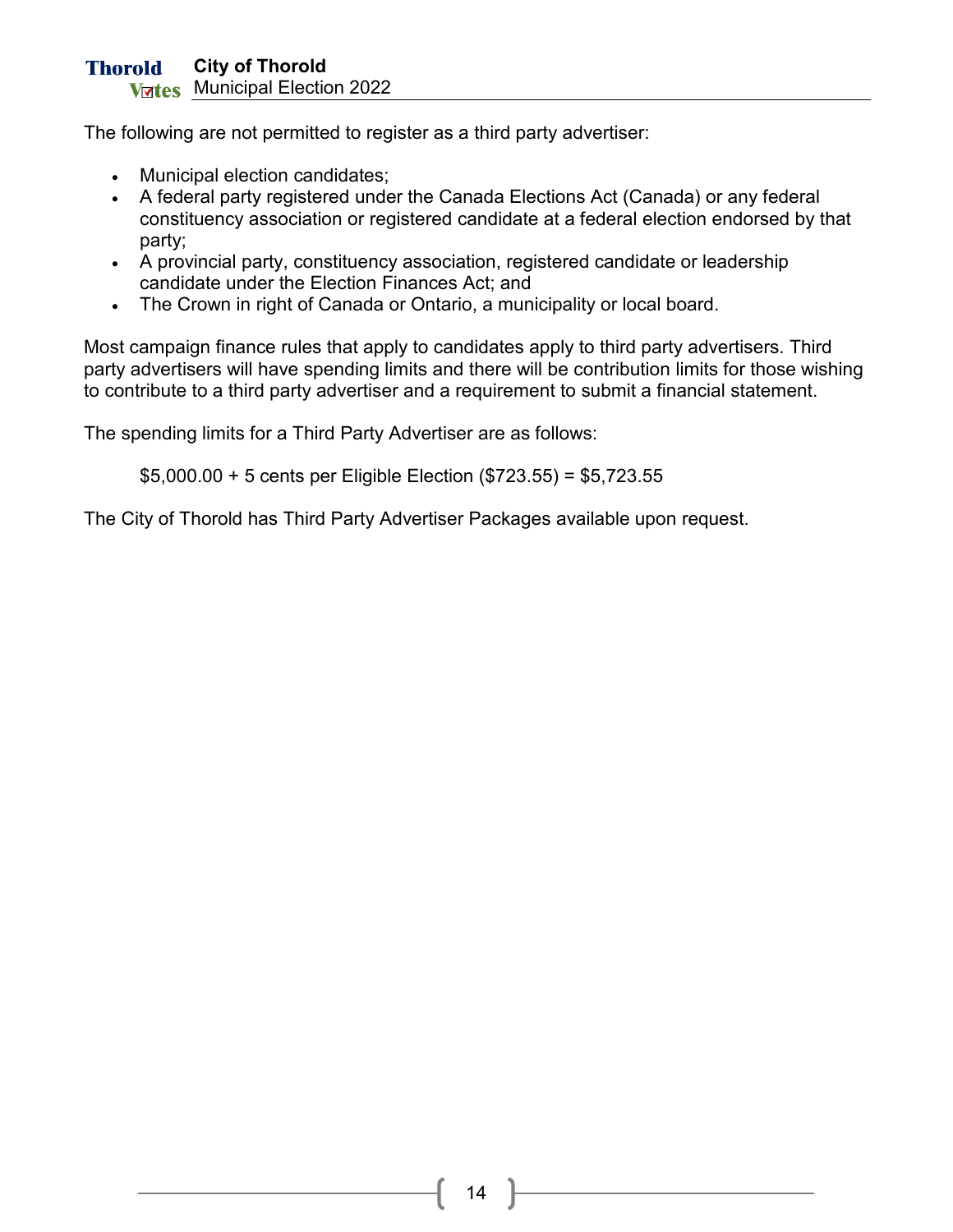## <span id="page-14-0"></span>**Acceptable Documents for Voter Identification**

You must present one of the following documents showing your name and address:

- An Ontario driver's licence
- An Ontario Health Card (photo card)
- An Ontario Photo Card
- An Ontario motor vehicle permit (vehicle portion)
- A cancelled personalized cheque
- A mortgage statement, lease or rental agreement relating to property in Ontario
- An insurance policy or insurance statement
- A loan agreement or other financial agreement with a financial institution
- A document issued or certified by a court in Ontario
- Any other document from the government of Canada, Ontario or a municipality in Ontario or from an agency or such a government
- Any document from a Band Council in Ontario established under the *Indian Act* (Canada)
- An income tax assessment notice
- A Child Tax Benefit Statement
- A Statement of Employment Insurance Benefits Paid T4E
- A Statement of Old Age Security T4A (OAS)
- A Statement of Canada Pension Plan Benefits T4A (P)
- A Canada Pension Plan Statement of Contributions
- A Statement of Direct Deposit for Ontario Works
- A Statement of Direct Deposit for Ontario Disability Support Program
- A Workplace Safety and Insurance Board Statement of Benefits T5007
- A property tax assessment
- A credit card statement, bank account statement, or RRSP, RRIF, RHOSP or T5 statement
- A CNIB Card or a card from another registered charitable organization that provides services to persons with disabilities
- A hospital card or record
- A document showing campus residence, issued by the office or officials responsible for student residence at a post-secondary institution
- A document showing residence at a long-term care home under the *Long-Term Care Homes Act, 2007*, issued by the Administrator for the home
- A utility bill for hydro, water, gas, telephone or cable TV or a bill from a public utilities commission
- A cheque stub, T4 statement or pay receipt issued by an employer
- A transcript or report card from a post-secondary school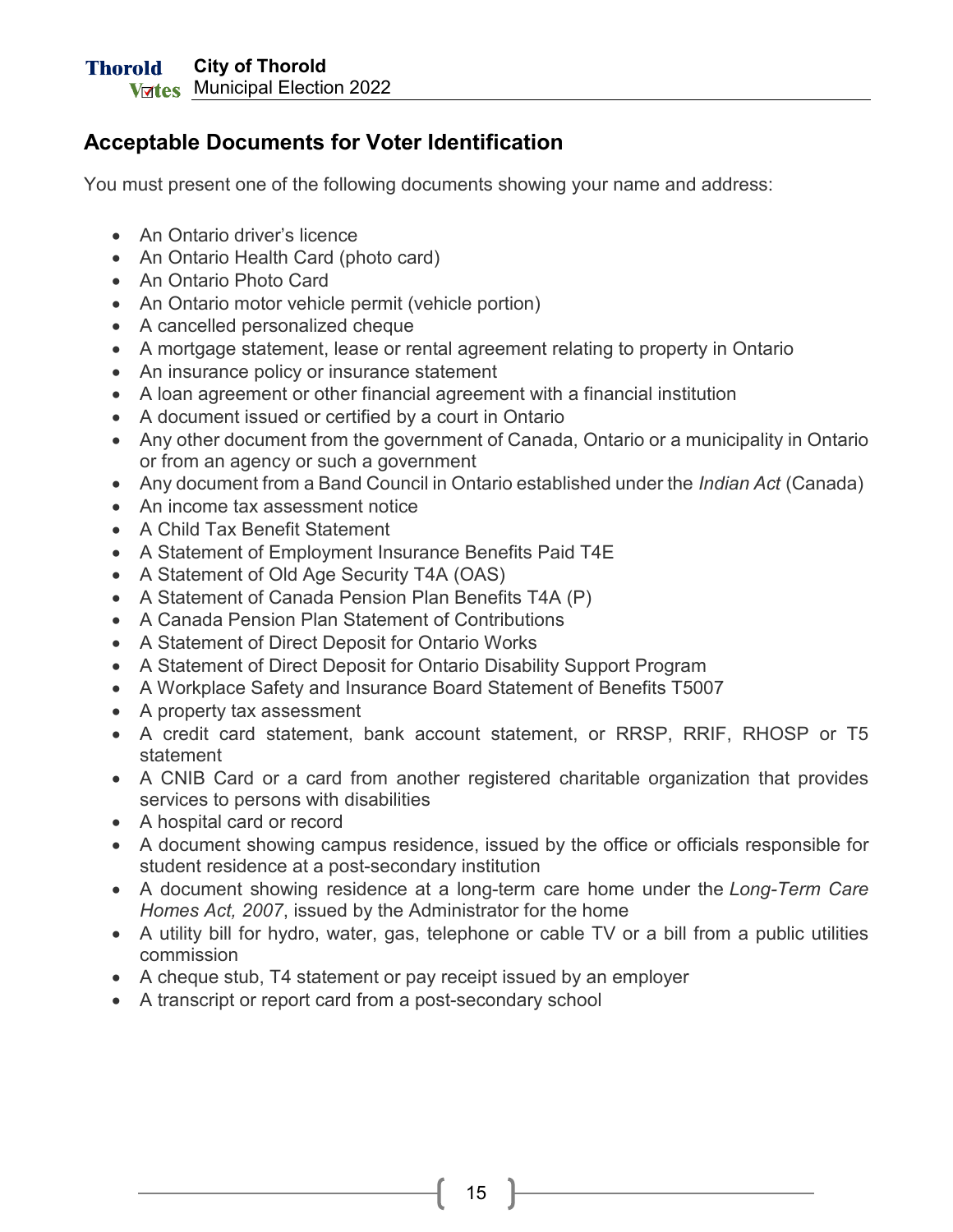## <span id="page-15-0"></span>**Scrutineers (Candidates' Agents)**

A candidate may appoint scrutineers to represent them at the polls during the voting and at the counting of the vote. The appointment of a scrutineer is to be made on the appropriate form which is available from the Office of the City Clerk.

Prescribed forms appointing scrutineers must be signed and approved by the Clerk. A candidate may appoint one scrutineer for each voting station. Scrutineers must show their written appointment to election officials upon request. Only one scrutineer per candidate may be in the voting place at each polling station. Candidates who enter the voting place are considered to be scrutineers and one of their scrutineers must leave the voting place during the period of time the candidate is in attendance.

Scrutineers are entitled to:

- be present when materials and documents are delivered to the Clerk following advance voting and on voting day;
- enter the voting place 15 minutes before it opens to inspect the ballot boxes, ballots, and all other papers, forms and documents relating to the vote (but not to delay the timely opening of the voting place);
- to place his or her own seal on the ballot box, immediately before the opening of the voting place, so that ballots can be deposited in the box and cannot be withdrawn without breaking the seal;
- to examine each ballot as the votes are being counted by the deputy returning officer under section 54 of the *Municipal Elections Act* (but not to touch the ballot);
- sign the Deputy Returning Officer's (DRO) statement at the close of the polls; and
- the role of candidates and scrutineers in the voting place is to scrutinize the integrity of the process, not a communicative role, and candidates and scrutineers are not to speak to electors.

Scrutineers and Candidates are prohibited from:

- attempting, directly or indirectly, to interfere with how an elector casts their ballot;
- attempting to campaign or persuade an elector to vote for a particular candidate;
- displaying a candidate's campaign material in a voting place; this includes wearing campaign buttons;
- compromising the secrecy of voting;
- interfering or attempting to interfere with an elector marking a ballot;
- obtaining or attempting to obtain, in a voting place, any information about how an elector intends to vote or has voted;
- communicating any information obtained at a voting place about how an elector intends to vote or has voted;
- handle any of the DRO's supplies, including the poll book; and
- serving as an interpreter for a voter.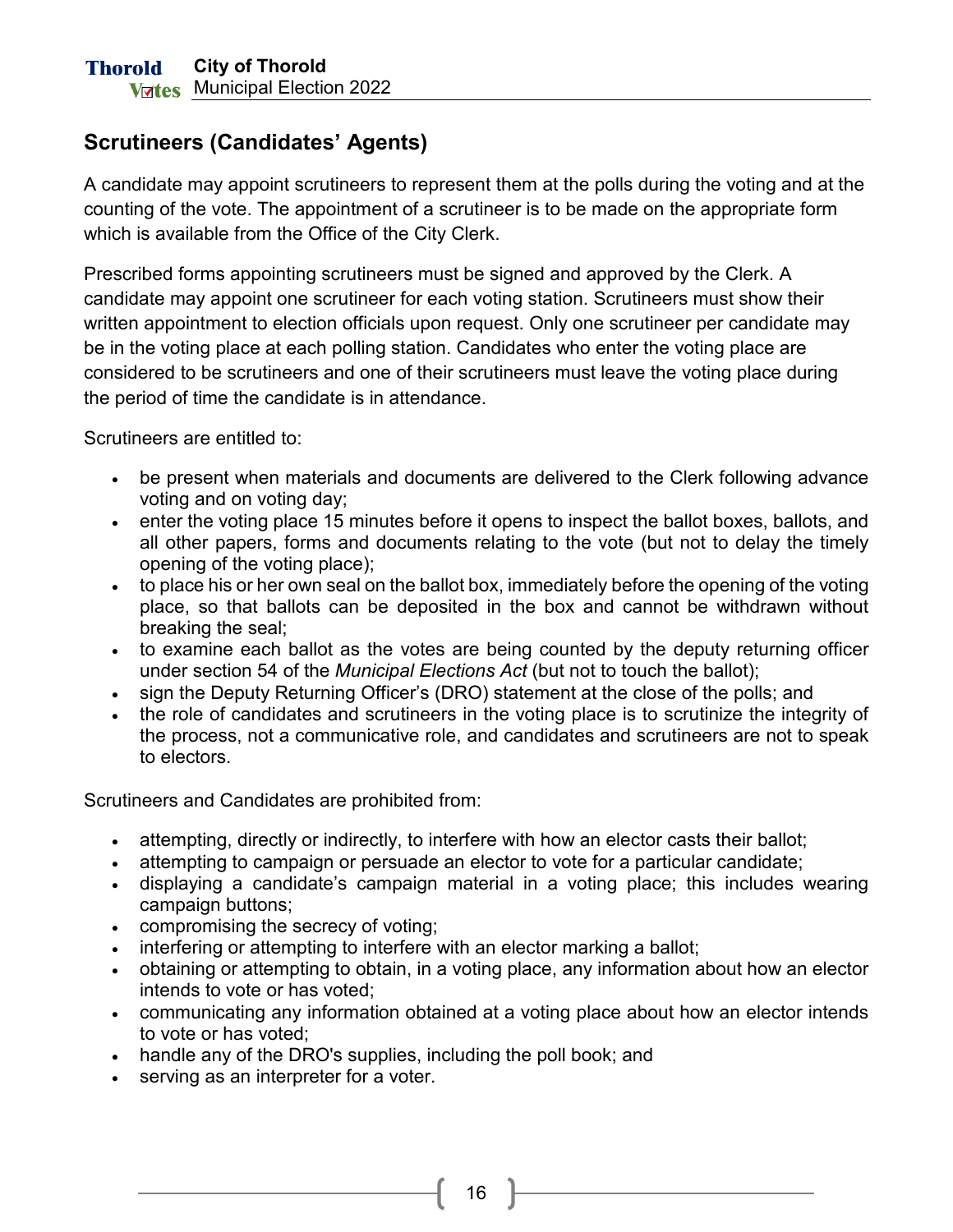## <span id="page-16-0"></span>**Guidelines Regarding the Use of Corporate Resources for Election Purposes**

The purpose of this document, Policy 100-01, is to provide guidelines regarding the use of corporate resources during an election year. The Municipal Act prohibits a City from contributing to an election campaign, and a candidate from accepting a contribution from someone prohibited from contributing. As a contribution may take various forms (money, goods or services, equipment etc.) The policy seeks to clarify to all election candidates, elected members, and City staff that use of the corporation's resources for an election campaign would be illegal.

All candidates should be aware that during staff working hours, staff may not canvass or actively work in support of a municipal, provincial or federal candidate or party.

## <span id="page-16-1"></span>**City of Thorold Sign By-Law – By-law No. 44-2018**

The City of Thorold has a by-law which regulates the placement of notices and signs on City streets and public property (walkways, parks, etc.). Violations of the by-law expose both the offender and the City to possible legal actions from a third party.

Generally speaking, By-law 44-2018 regulates the posting or erecting of any signs, posters, or notices within the right-of-way. This includes posting same on trees, posts, fences, etc., or erecting/placing signs on walks, boulevards and parks which are City property.

This "Sign By-Law" does not affect private properties which are subject to the signs by-law and zoning restrictions as enforced by By-Law Enforcement. The "Sign By-law" is designed to protect the public, utilities and utility workers from the hazards of indiscriminately placed or installed signs, posters and notices.

## <span id="page-16-2"></span>**Niagara Region Sign By-law – By-law No. 122-2013**

The Regional Municipality of Niagara prohibits or regulates the placement or erection of any sign or advertising device within 400 metres of the limit of a Regional Road.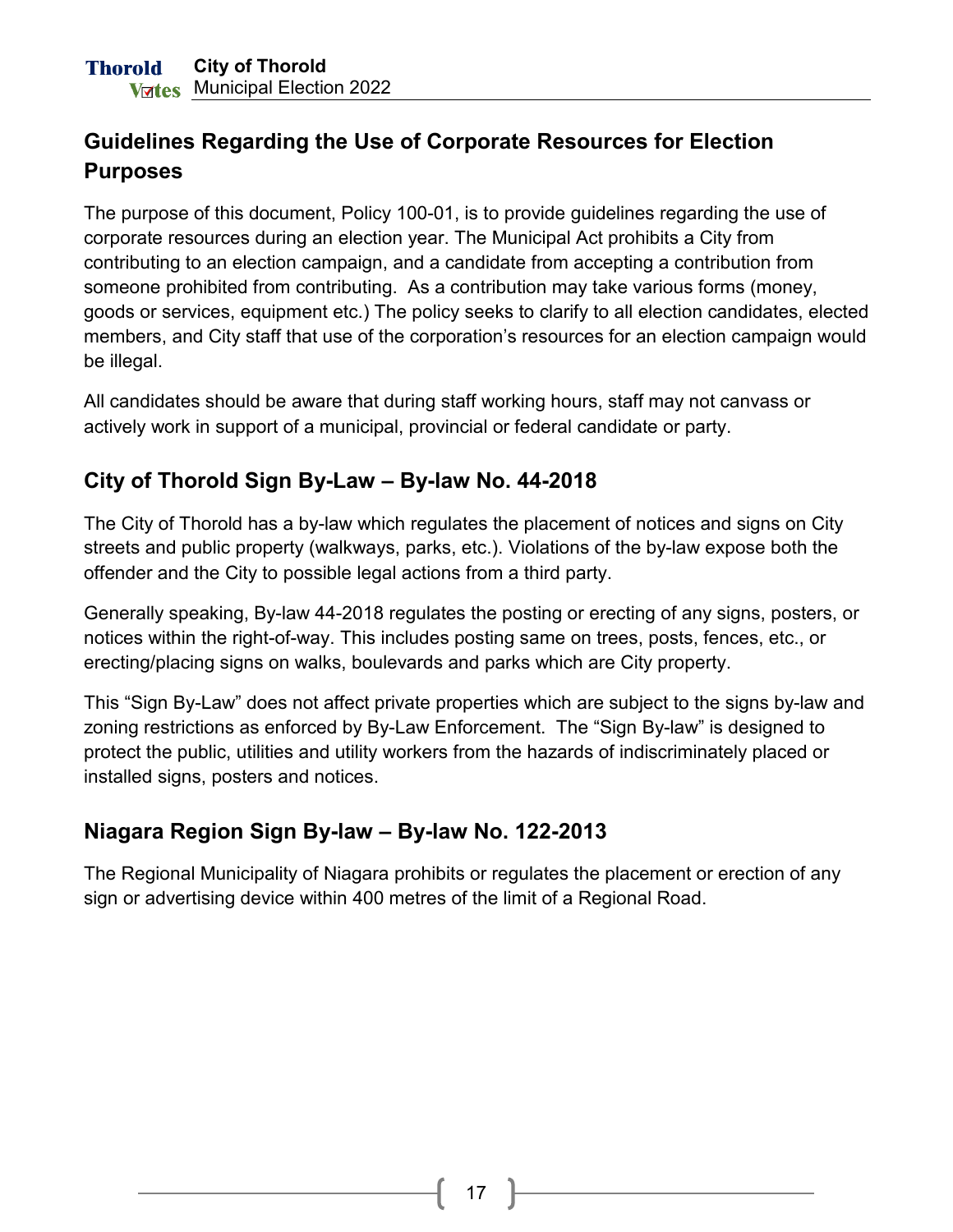## <span id="page-17-0"></span>**Frequently Asked Questions for Candidates**

#### **Q: What are the responsibilities of these offices?**

**A:** The **Mayor** is responsible to provide leadership and act as a spokesperson for the City of Thorold to the public and to work with other levels of government.

**Council** is made up of nine (9) individuals who act as the primary decision-making body for the City. The Council relies on reports and recommendations from its administration and the help of its various Committees to make decisions. The role of Council is to develop policies and adopt By-laws or resolutions based on these recommendations. Council composition includes 1 Elected Mayor and 8 Elected Councillors.

#### **Q: What is the time commitment if I am elected?**

**A:** The Mayor is not only committed to their civic duties, but also committed to Council and Committees as appointed by the City of Thorold. The time commitment varies from individual to individual and can depend upon the Councillor's employment circumstances. A Councillor can expect to devote time for an average of two (2) council meetings per month along with various duties on Boards and Committees as appointed by Council.

This would include, but not limited to the following:

- Council Meetings (Quorum Required) (1<sup>st</sup> and 3<sup>rd</sup> Tuesday of each month, at 6:30 p.m.);
- Statutory Public Forum Meetings (Quorum Not Required) (Meetings as required beginning at 5:30 p.m. on Tuesdays prior to Council meetings);
- Budget Meetings & Workshops (Quorum Required) (Meetings as required)
- Attendance at extra Boards and Committees that a Councillor can be expected to be appointed to by Council;
- Telephone calls and contact with constituents; and
- Reading agendas and research time.

Currently Members of Council are appointed to sit on various boards and committees which meet at different times during the month.

#### **Q: Can I use the municipal logo on my campaign material?**

**A:** Use of any corporate logo, crest or image by Candidates on signs, brochures, websites or any other election related material is **strictly prohibited**. The reason for this prohibition is to remove any suggestion that the municipality supports or otherwise endorses any Candidate, campaign material or statements made by Candidates. Please view **"Use of Corporate Resources for Election Purposes"** found in your Candidates guide for further information.